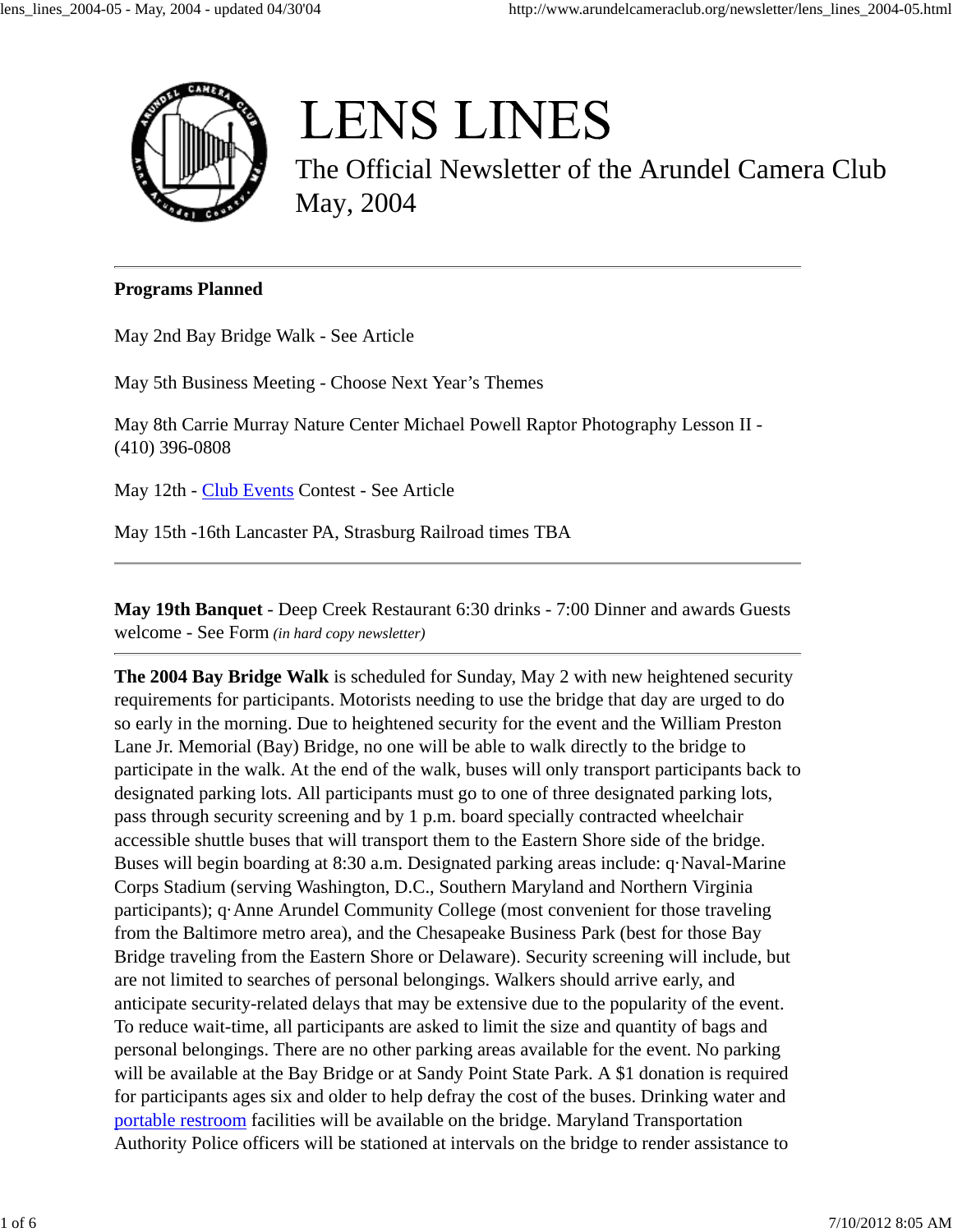walkers. In addition, Emergency Medical Services (EMS) personnel from Anne Arundel and Queen Anne''s counties will be available. In the interest of safety, running or jogging will be prohibited, along with pets, bicycles, skates, roller blades and skateboards. Children in strollers and participants in wheelchairs are welcome. The walk will be canceled for inclement weather, high winds or increased security-alert levels. No alternate date will be scheduled. In the event of inclement weather, the decision to cancel the event will be made by 6 a.m. and cancellation announcements will be made on local radio and television stations. Prospective walkers can learn more about the event or the status of the walk by calling the Hotline at 1-877-BAYSPAN or by visiting the Authority''s website at www.mdtransportationauthority.com.

## **3 of 4 Corners** as Photographed By Howard Penn

Howard once again showed members all of the interesting things seen and well exposed and framed on a few business trips. Where ever Howard travels, he visits the local zoo. He gets inside to create terrific photos of the animals. Local scenery is not neglected. Dinner is not scheduled during Sunsets. Sunrises are not slept through. Howard's carefully composed images are a joy for us to view.

Thank you Howard for another beautiful show.

### **Major Awards!!!**

Promoted to Unlimited Monochrome

\* Heyward Preacher \*

## **Club Events Contest**

The club events contest is the time when all of the club winners 1st Place through 4th Place compete with each other without class separation but in the categories of Slides, Color Prints, and Monochrome Prints. Members may enter one image in each category for every Club Event attended. Events include meetings and

4th of July Celebrations, anywhere Renaissance Festival Gambrills State Park Baltimore Zoo Christmas Party 1st Night Annapolis National Aquarium Table Top Night National Cathedral Hooper's Island & Blackwater Roedown Harper's Ferry Bay Bridge Walk 2004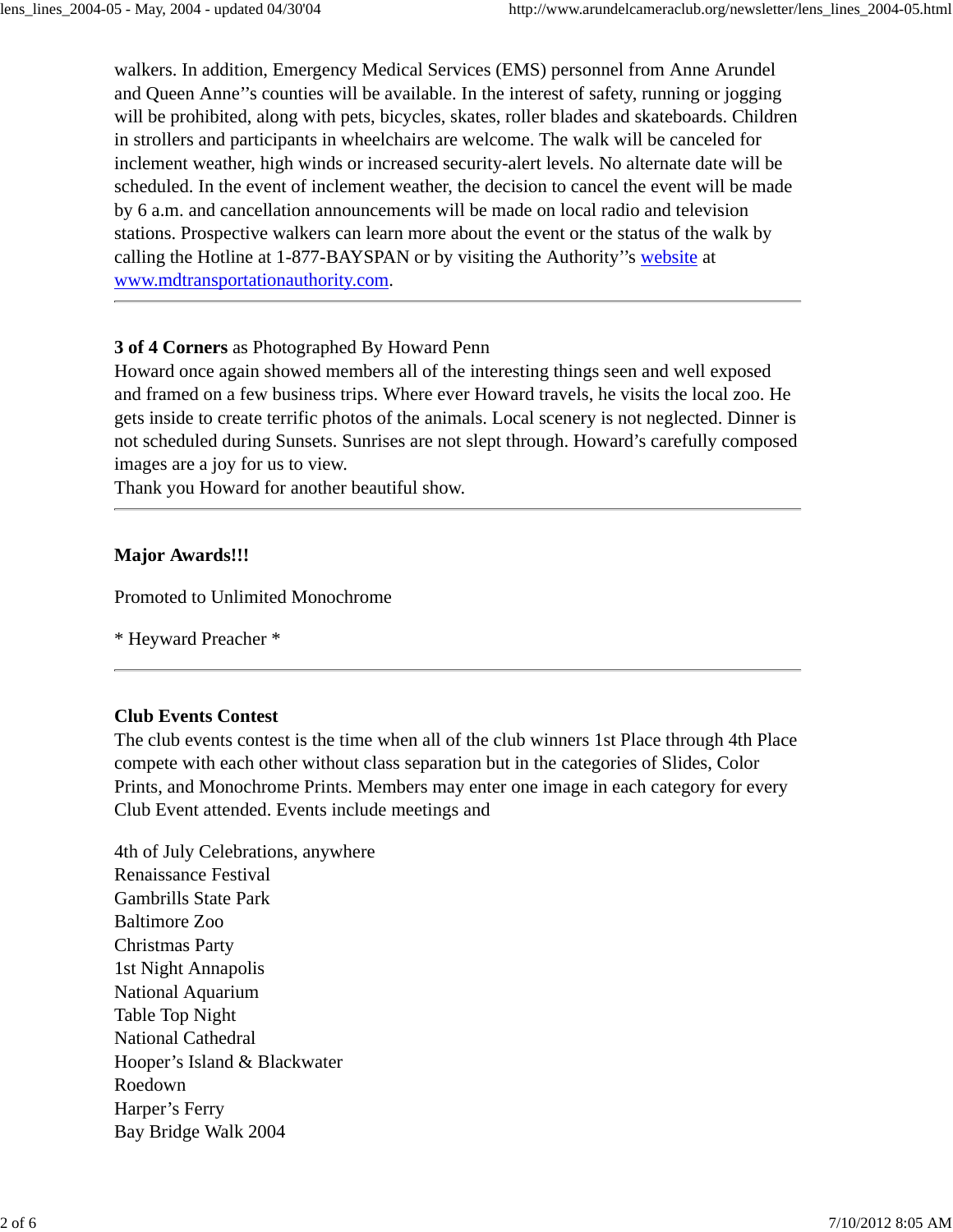New members may have taken some photos before becoming a member at the community festival events since last May 1st. These photo images are also eligible for the awards. Enter lots of images for a grand evening of pictures and stories.

## **Warren Kahle's Digital Landscapes**

The Arundel Camera Club learned many tips and equipment ideas from Professional Photographers of America's "Master Photographer" Warren Kahle. Mr. Kahle has been awarded their Sweepstakes Award, given to the photographer with the highest average score on four prints at their year-end convention print competition, for the last four years. He has his prints made commercially on Kodak Endura Metallic Paper (Not available today for home printers). Warren creates his mat as a border around the image to match a tone within the image as part of the file sent to the printer via

e-mail. His prints can be viewed at the NASA - Goddard Visitors Center in Greenbelt, The University of MD Hospital in Baltimore, Maryland National Bank, The Rouse Company, Murdock Development Company, the Maryland Cup Corporation, Bob Evans Restaurants in Bowie and Laurel, Cetrone's Pizza in Bowie; and many private collections. Perhaps we should invite him back to inform us about his sales skills.

Warren told us of photographing landscapes with digital equipment to show prospective buyers particular properties offered for sale as part of a new real estate development that includes mountains, flat areas, lakes, and a golf course. His digital camera enabled him to be sure that the aerial photos showed the desired angle and exposure while still flying in a helicopter. The digital camera can adjust over a wide range of light conditions without having to change cameras or film. A portable 40 gig hard drive with a viewing screen supplied extra storage in a small space for each days keeper images. For this kind of photography, people should be included to supply scale. Construction equipment needs to be avoided because the advertisements want to show a calm happy settled place to live and play.

Warren did use Photo Shop to trim weeds and unruly tree branches from his images. His photos had increased saturation and the competition prints were printed darker to allow for the hot lights of the viewing box. He recommended 20% or less saturation added to avoid the light areas becoming white blow-outs.

Our thanks to Warren for a beautiful show.

## **April 14th Slide Competition**

Our Judge is our own very experienced and happily willing Scott Dine. Many of our members have been using Scott's suggestions in our photography this year. His long experience in Journalistic photography and editing lends a sharper focus on the important elements of the image to tell the story to the viewer. Since photo contest judges in our experience make rapid decisions, instant impact through color or cropping becomes important for contest sides and prints. The photos for the living room or the office can be much more complex because they are viewed for a longer time, we hope.

Novice Slides Theme Still Life (9 entries)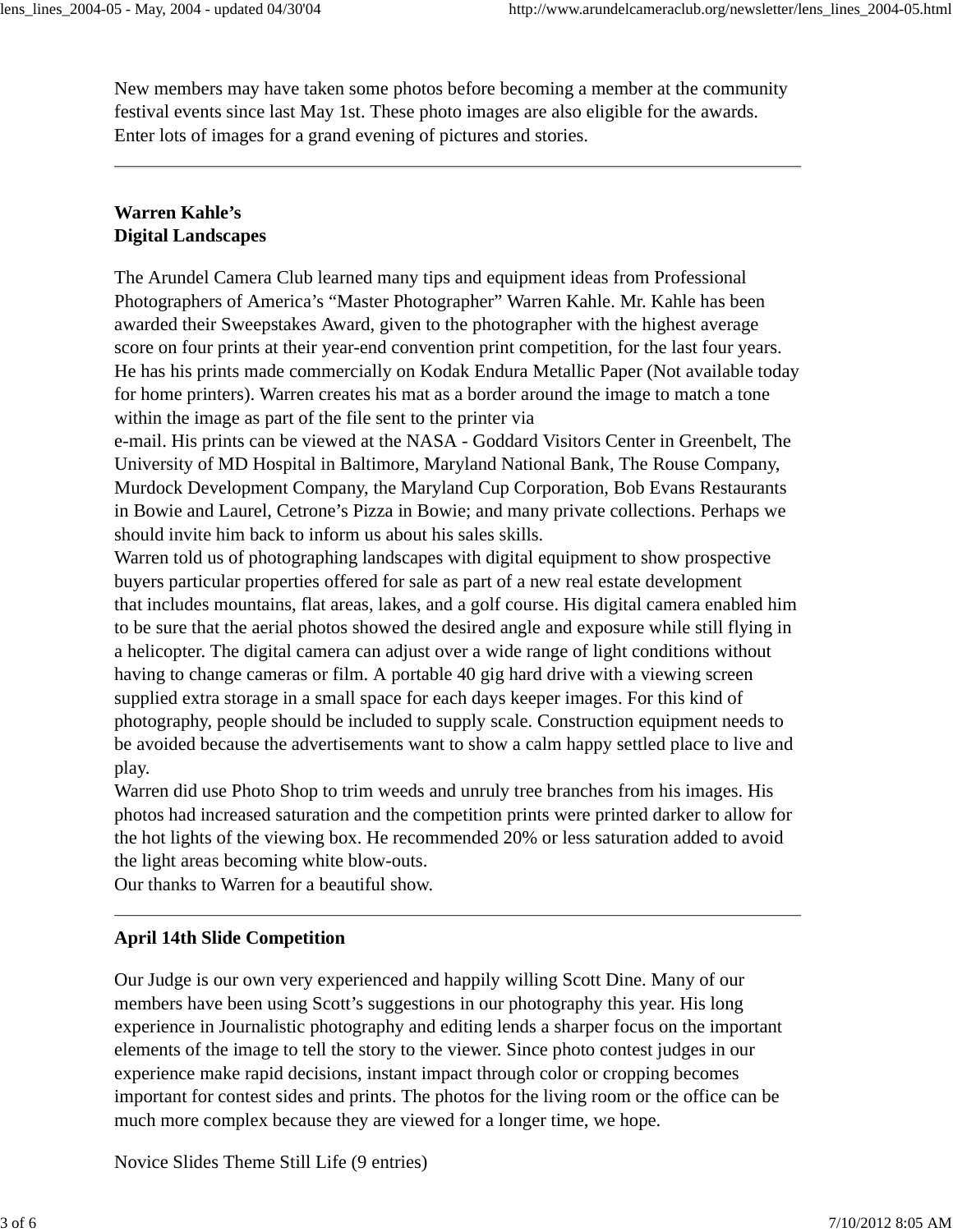( 1st Place Alan Nicholaisen "Cow Lily Pair" ( 2nd Place Chip Bulgin "Crystalline Dream" ( 3rd Place Alan Nicholaisen "High Five" ( 4th Place Chip Bulgin "On the Half Shell"

Unlimited Slides Theme Still Life ( 1st Place Elizabeth Gauld "Lily in Hand" ( 2nd Place Bei Ma "Chess" ( 3rd Place Godfrey Gauld "Many Worlds" ( 4th Place Bei Ma "Curves" ( HM Elizabeth Gauld "Fan and Flower" ( HM Dolphy Glendinning "The Party's

# **April Field Trip To Harper's Ferry**

This field trip scheduled for the Saturday before Easter was split into two sections so that more members could attend. The second section was held on the 17th of April. Spring arrives in Harper's Ferry a bit later than Severna Park. The folks on the 10th were greeted with a chilly day while the members who returned with the group on the 17th enjoyed bright sun on a very warm Spring day. Several members admitted to this editor that they went and enjoyed the hills surrounding Harper's ferry. Jean Friday was happy to climb the walk for a better view of the valley. It will be interesting to see the images captured by Alan Nicholaisen, though he was not showing any last week. Hayward Preacher did have some unusual views of the railway. He walked way up the hill path. This editor was unable to get stories from the rest of the members who attended.

# **Roedown Steeple Chase in Foul Weather**

Alan Nicholaisen, Jean Friday, Sunny Frank, Don Dement, And Betty Harris braved the wind and the threat of rain to attend this year's Roedown steeple chase in Davidsonville. Due to the conditions, many people did not make the drive to the races which gave our photographers lots of room along the fence line. The horses ran and jumped fences while the five members of our club sloughed through the muck practicing panning and action shots. We would like to THANK Sandy Springs Bank for feeding our members lunch since the normal food vendors were not able to set up due to the wet conditions.

# **NOTE from our WEB MASTER**

The Arundel Camera Club website URL is now http://arundelcameraclub.org/ Camera Club Member's image galleries are at Arundel Camera Club Galleries on PBase and are linked from the club website.

**Arundel Camera Club** meets every Wednesday evening when school is in session. We meet at 7:30 and usually end around 9:00 p.m. at Severna Park High School, 60 Robinson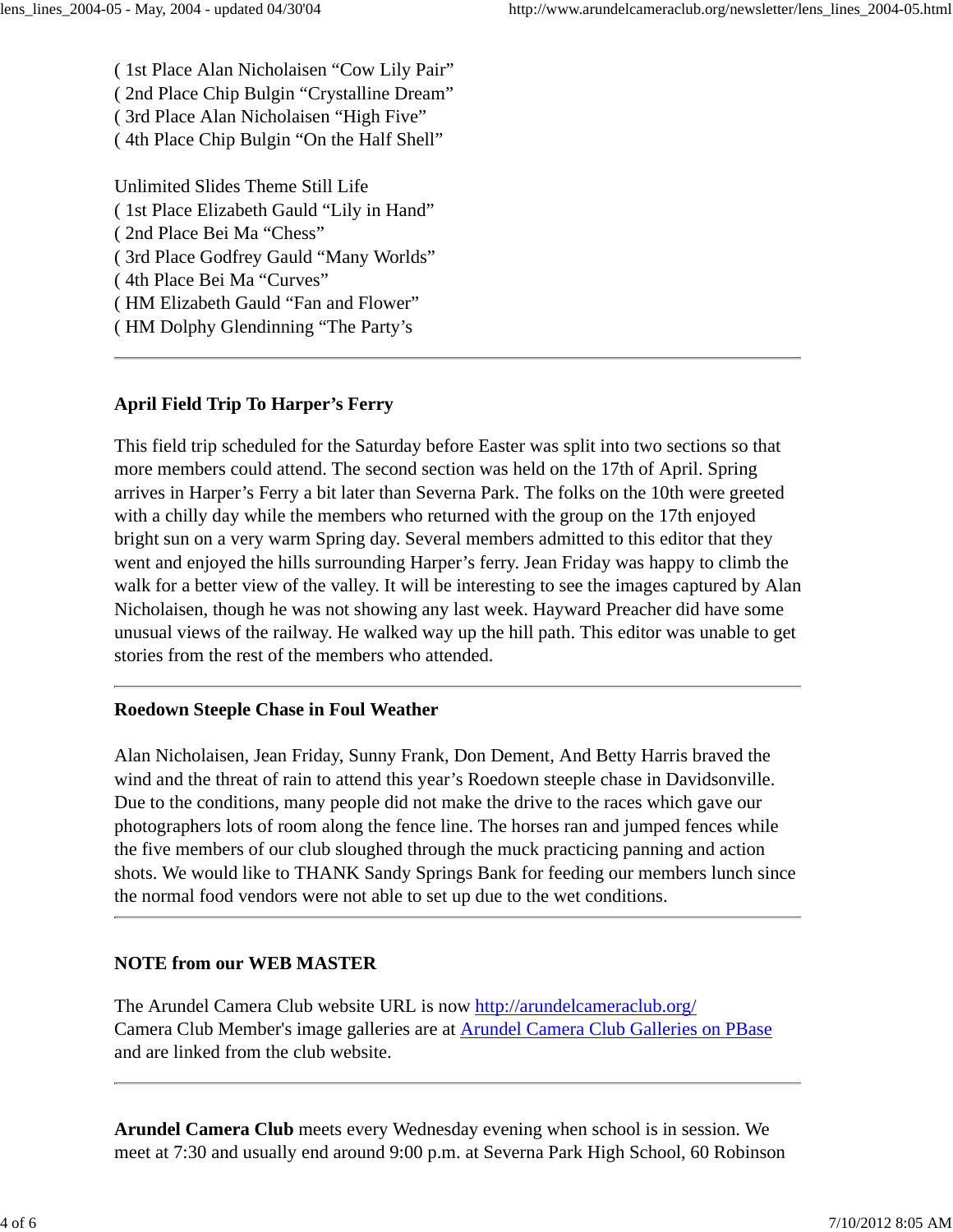Road, Severna Park in room G144. Meetings are open to the public, but only dues paying members may enter competitions. Annual dues are \$15 per adult, \$7.50 per full-time student. If a second family member joins the club, the second member's dues are discounted 50% or \$7.50.

For further information, check on the club website or feel free to call or e - mail any of the club's officers:

## *President*

*Howard Penn (410) 544-1742 e - mail hbpenn@erols.com*

### *1st VP(s) Programs:*

*Dolphy Glendinning (410) 267-0956*

*&*

*Sara McNeely e-mail - saragary@ieee.org*

### *2nd VP(s) Contests:*

*Alan Nicolaisen (410) 757-3243*

*&*

*Ernie Swanson e-mail - miswanson@aol.com*

*Secretary / Treasurer Betty Harris (410)-729-0255 e - mail ef.harris@verizon.net*

*Delegate Jean Friday 1 year (410) 647-3609 Delegate Ernie Swanson 2 year (410) 987-1066*

## **Do you have and Idea for an Article for your Newsletter?**

Please e-mail your contributing article to the Newsletter Editor at tsquared@toad.net by the 4th Wednesday of Any Month to...

## **Be a PUBLISHED AUTHOR and Make your Newsletter more interesting to our members!**

*Select from any highlighted entry, or click on 'back' button to exit this page...* Content comments and suggestions? **Home!**<br>Events Exercise Events<br>Experience RESERVED!<br>Example: Calleries **Galleries** Guest Book!  $\Delta$  About Us  $\frac{\text{Join ACC}}{\text{sim ACC}}$ Mailing List! Links Site and general contents *©Arundel Camera Club*.

www: http://arundelcameraclub.org - email: arundelcc@netzero.net

Images on site are copyrighted by the individual member photographers for display purposes on this site only.